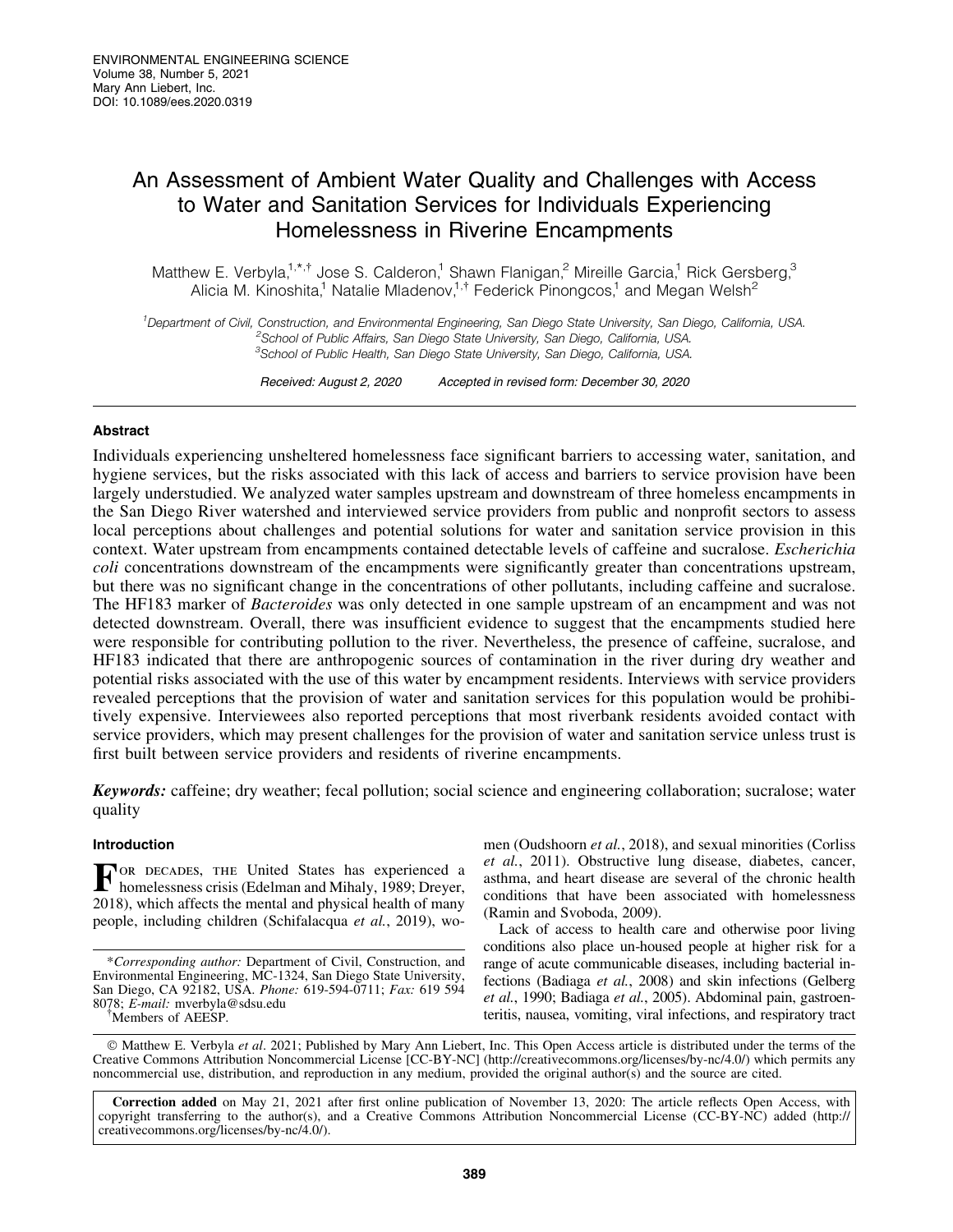infections are some of the most frequent reasons for emergency department use by homeless individuals (Moore *et al.*, 2007).

Acute infectious gastrointestinal and respiratory diseases are largely preventable through the provision of potable water, sanitation, and hygiene services, including handwashing and excreta disposal (Bartram and Cairncross, 2010; Cairncross *et al.*, 2010; Brown *et al.*, 2013). Personal hygiene has also been found to be a positive protective factor in the mental health of individuals experiencing homelessness (Rosengard *et al.*, 2001).

Although it is largely understudied, individuals experiencing homelessness in the United States have some of the worst access to water, sanitation, and hygiene services (Ares *et al.*, 2017; Environmental Justice Coalition for Water [EJCW], 2018; Moffa *et al.*, 2019). A recent study reported that nearly 1 million people in the United States (a large portion that consists of people experiencing housing insecurity) lack sustained access to at least basic sanitation, which is far higher than the data reported in the World Health Organization and UNICEF Joint Monitoring Program (Capone *et al.*, 2020). Sleeping outdoors, in particular, is a predictor of poor sanitation and hygiene practices among homeless individuals (Leibler *et al.*, 2017).

Open defecation is commonly practiced by unsheltered homeless individuals in urban environments (Frye *et al.*, 2019), especially those who reside near rivers (Flanigan and Welsh, 2020). One study reported that 23% of fresh stools from open defecation sites in Atlanta, GA tested positive for human pathogens, including enterotoxigenic *Escherichia coli*, *Giardia*, norovirus, and *Salmonella* (Capone *et al.*, 2018).

Slightly more than half of all individuals experiencing homelessness in the United States utilize emergency shelters and transitional housing programs, but 211,293 are unsheltered, with nearly one-third of them experiencing chronic unsheltered homelessness (US Department of Housing and Urban Development [US HUD], 2019). Unsheltered individuals often stay in tents or sleeping bags on urban sidewalks or other public urban spaces, where they may be prevented from utilizing public facilities by local authorities (Felner *et al.*, 2020).

However, homelessness also exists in natural spaces outside of the public view, especially near urban waterways, which provide cooler, shaded areas with water for washing, cooking, drinking, and fishing (DeVuono-Powell, 2013; Palta *et al.*, 2016; Demyers *et al.*, 2017). Based on data reported by Flanigan and Welsh (2020), which drew from interviews with 84 individuals experiencing homelessness in San Diego, CA, individuals at riverbank encampments were 1.9 (95% confidence interval [CI]: 1.1–3.0) times as likely to practice open defecation, and 2.8 (95% CI: 0.7–11.6) times as likely to use untreated river water for nonpotable purposes, compared with non-river dwelling individuals.

Despite the fact that the latter results from Flanigan and Welsh (2020) were not statistically significant at the 0.05 level, the fact that 41 out of 56 (73%) interviewed riverdwelling individuals reported the practice of open defecation at their encampments and 11 out of 56 (20%) interviewed river-dwelling individuals reported the use of river water for nonpotable purposes highlights the potential public health risks faced by this population based on their lack access to water and sanitation services.

The quality of water available for nonpotable use at riverside homeless encampments and the relative contribution of nonpoint sources of fecal pollution to rivers, particularly from homeless encampments, are poorly understood (Ahmed *et al.*, 2019). Human fecal contamination to urban rivers, which, in the case of two southern California rivers, was found to originate mainly from sewage exfiltration (Sercu *et al.*, 2009; Pinongcos, 2020), results in detectable levels of human pathogens during storms (Steele *et al.*, 2017). If this contamination also occurred during dry weather, when people at riverbank encampments are more likely to use the water, it could pose a risk for homeless individuals.

One study reported that the annual probability of infection for homeless individuals using river water for bathing or washing personal belongings exceeds 88% and even approaches 100% for some pathogens (Donovan *et al.*, 2008). Further, the lack of toilet access at riverbank homeless encampments has been postulated to be a possible source of human fecal contamination to urban waterbodies. For example, Steele *et al.* (2017) reported the presence of HF183 during rain events at 13 different sampling locations throughout the San Diego River watershed, with concentrations of 10–10,000 gene copies (gc) per 100 mL. Based on these results, the authors suggested that human fecal contamination was not from a single source but rather was diffuse and possibly included homeless encampments.

The goal of the present study was to characterize water quality and sanitation challenges at riverbank homeless encampments during dry weather conditions. Using a mixed-methods approach, we assessed microbiological and physical–chemical quality of river water at locations directly upstream and downstream of three riverbank homeless encampments in San Diego, CA to understand the potential risks associated with using river water for nonpotable purposes, and to understand whether the encampments were causing any significant changes in water quality downstream. We also conducted interviews with public sector and nonprofit service providers and key informants who do outreach with individuals experiencing homelessness, to understand their perceptions and opinions about water and sanitation challenges at riverbank encampments.

## Methods

#### Sample collection and water quality analysis

We collected water samples from the river directly upstream and downstream of three different homeless encampments and analyzed them for the following water quality parameters: phosphate, nitrate, total dissolved nitrogen (TDN), dissolved organic carbon (DOC), dissolved oxygen (DO), total dissolved solids (TDS), electrical conductivity, pH, *E. coli*, enterococci, coliphage PhiX174, and HF183 (gene target from *Bacteroides dorei*).

Reconnaissance visits were conducted at nearly a dozen sites with riverbank homeless encampments to determine the feasibility of sample collection. Candidate field sites for sample collection were evaluated based on evidence of an active homeless encampment within close proximity  $({\sim}200 \,\mathrm{m})$  of the riverbank, the presence of dry season flow, and whether or not the site permitted access for sample collection without disturbing privacy or trespassing. We also tried to focus on sites with lower flow rates, where anthropogenic sources of pollution between upstream and downstream sampling sites would be easier to detect.

Three sites were identified that generally met these criteria (Fig. 1). One of the sites was located on the main stem of the San Diego River south of the Fashion Valley shopping center,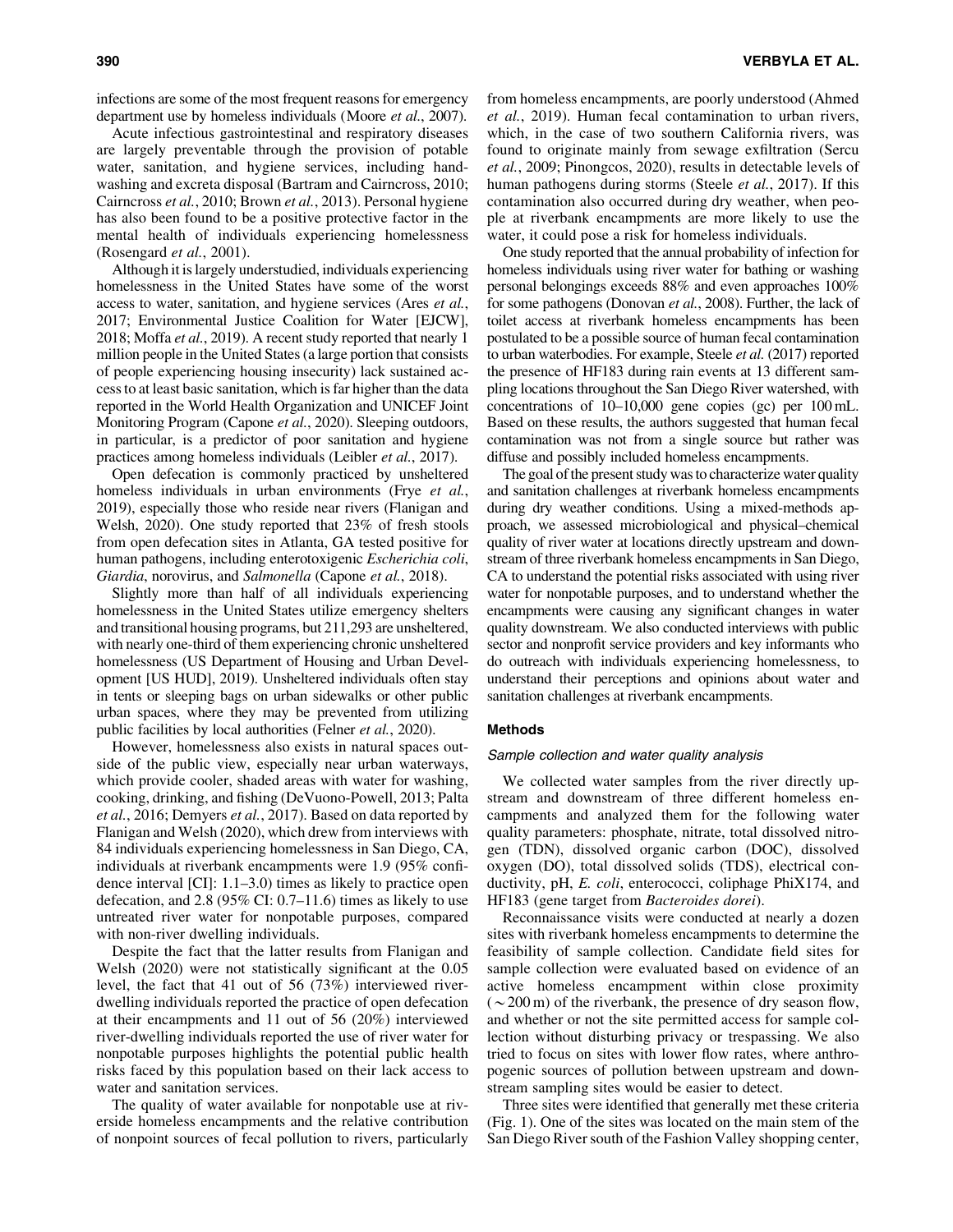

FIG. 1. Upstream and downstream sampling locations in the San Diego River and its tributaries.

 $\sim$  5 km upstream from the ocean outfall. The other two sites were located further upstream, on tributaries to the San Diego River: a section of Alvarado Creek adjacent to San Diego State University; and an unnamed channelized tributary of Forester Creek (referred to here as Forester Channel).

Paired upstream and downstream grab samples were collected between June and November 2018 (Alvarado Creek), between June and August 2019 (Forester Channel), and in October and November 2018 (Fashion Valley), on 4–8 different dates per site during dry weather conditions (*N*= 20 total paired samples across all three sites).

The sample size was determined by using a power calculation ( $\alpha$  = 0.05,  $\beta$  = 0.20) based on the desire to detect a 0.5-log<sub>10</sub> difference in the concentrations of microbial indicators between upstream and downstream samples. The presence of individuals within the encampments subsequently decreased at the Alvarado Creek and Fashion Valley sites after sampling initiated but persisted at the Forester Creek site for the duration of sampling.

An Accumet AP85 multiparameter water quality meter was used to measure pH, water temperature, electrical conductivity, and TDS. A YSI Pro meter was used to measure DO. Within 6 h of collection, samples were also analyzed for *E. coli* and enterococci by using the Colilert and Enterolert methods, respectively, with the IDEXX Quanti-Tray 2000 system. The most probable number (MPN) and 95% CIs were calculated by using maximum likelihood estimation. Bacteria and viruses were also concentrated from 400 mL samples by using membrane filtration with adsorption–extraction (Symonds *et al.*, 2014; Ahmed *et al.*, 2015; Verbyla *et al.*, 2016).

Briefly, sample pH was adjusted to 3.0–3.5 with 1.0M acetic acid, then vacuum-filtered through  $0.45$ - $\mu$ m mixed cellulose ester membranes (HAWP type; Millipore), which were immediately placed into bead-beating tubes (lysis matrix E; MP Biomedical) for nucleic acid extraction by using the PowerViral RNA/DNA Kit (Qiagen), following the manufacturer's recommendations. Nucleic acids were stored at  $-80^{\circ}$ C and analyzed for HF183 and PhiX174 by using the QX200 droplet digital polymerase chain reaction (ddPCR) system (Biorad), with previously published assays (Table 1) using 900 nM of each primer and  $250 \text{ nM}$  of probe. Thermocycling conditions were  $95^{\circ}$ C for 10 min followed by 40 cycles of  $94^{\circ}$ C for 30 s, then 60 $^{\circ}$ C for 1 min, and a final step of  $98^{\circ}$ C for 10 min. Quality control (QC) guidelines used were based on Huggett *et al.* (2013).

Custom gBlocks containing the target amplicons with at least 10 bp on either side of the primers (IDT) were quantified by Qubit (using the  $1 \times$  double-stranded DNA [dsDNA] HS Assay), then serially diluted, and finally analyzed at concentrations between 1 and 1,000 copies per reaction to determine limits of detection (LODs) as previously described (Verbyla *et al.*, 2016). The LOD were 47 copies per reaction for HF183 and 2 copies per reaction for PhiX174. Considering the sample volumes filtered, this was generally equivalent to 118 copies per 100 mL for HF183 and 5 copies per 100 mL for PhiX174.

Samples were filtered with precombusted  $(500^{\circ}C$  for 2 h) and prefiltered (ultrapure water)  $0.7 \mu m$  glass fiber filters. Nitrate and phosphate were quantified by using Hach kits, following the manufacturer's standard operating procedures (Hach Methods 8039 and 8048). In brief, 10 mL of the filtered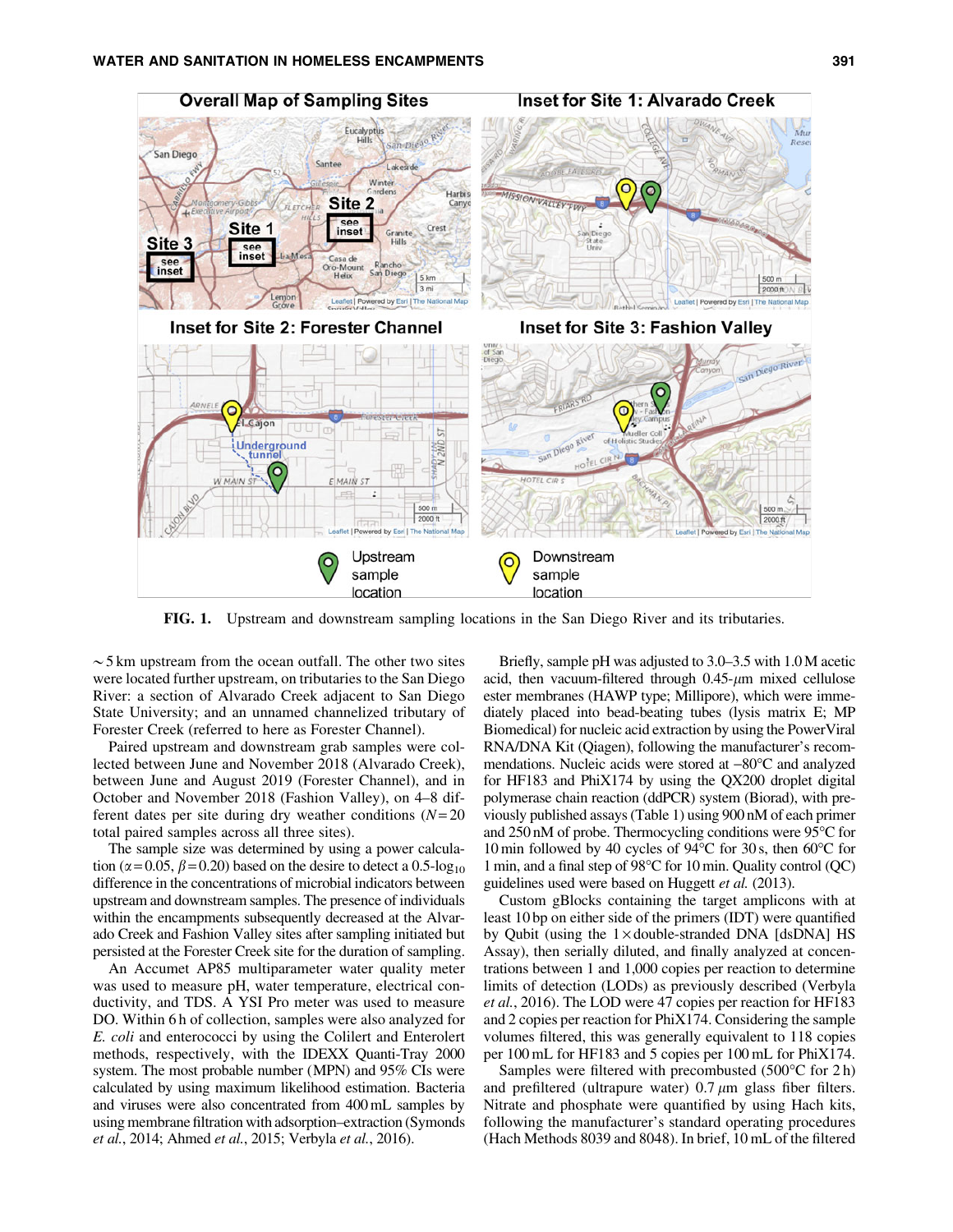| Assay   | Primers/probe sequences $(5' \rightarrow 3')$                                                                                                                                                             | Amplicon length (bp) | References                 |
|---------|-----------------------------------------------------------------------------------------------------------------------------------------------------------------------------------------------------------|----------------------|----------------------------|
|         | HF183/BacR287 F primer ATCATGAGTTCACATGTCCG<br>R primer CTTCCTCTCAGAACCCCTATCC                                                                                                                            | 191                  | Green et al. (2014)        |
| PhiX174 | Probe <sup>a</sup> /6-FAM/ CTA+ATGGAAC+G+CA+T+CCC/IABkFQ/<br>F primer (ΦΧ174): CGCCATTAATAATGTTTTCCGTAA<br>R primer (ΦΧ174): CATCCCGTCAACATTCAAACG<br>Probe ( $\Phi$ X174):/6-FAM/ CGCCTTCCATGATGAGA/MGB/ | 73                   | Myers <i>et al.</i> (2009) |

Table 1. Primers and Probes Used for the Detection of HF183 and PhiX174

+, Indicates locations of extra methylene bridges.

<sup>a</sup>LNA probe (Integrated DNA Technologies).

6-FAM, 6-carboxyfluorescein (on 5' end); IABkFQ, Iowa Black<sup>®</sup> FQ quencher (on 3' end); LNA, locked nucleic acid; MGB, minor groove binder.

samples was added with powder pillows in a sample cell, and the absorbance was measured by using the Hach DR900 system, set to the programs 355 N Nitrate HR PP (Nitrate) and 490 P React PV (Phosphate Reactive).

DOC and TDN were measured by using a high-temperature combustion method with a Shimadzu TOC-L Total Organic Carbon Analyzer. Blanks of ultrapure water were run every 10 samples and 15% of the samples were run in duplicate. Samples (400 mL) were extracted and analyzed for caffeine and sucralose concentrations following U.S. EPA Method 1694, using an Agilent 6460 Triple Quad liquid chromatography with tandem mass spectrometry system equipped with Agilent Jet Stream Technology. The triple quadrupole mass spectrometry system was operated in the multiple reaction monitoring mode, using the precursor and product ion transitions of the target compounds and their isotopically labeled surrogates to detect the analytes of interest. Liquid chromatography mass spectrometry water was used as field blanks and lab blanks.

Caffeine concentrations were lower than  $0.071 \mu$ g/L in three field blanks and undetectable in two. Sucralose concentrations were undetectable in four out of five field blanks and  $0.001 \mu g/L$  in the fifth. One-tailed, paired sample *t*-tests were performed by using Excel for every parameter except for pH and DO, where a two-tailed, paired sample *t*-test was used. Log<sub>10</sub>-transformed concentrations of microbial pollutants were used for statistical tests, and no data transformations were performed for other parameters.

## Perceptions about water and sanitation for residents of riverbank encampments

Data collected by using the Point-in-Time count methodology (Department of Housing and Urban Development [US HUD], 2019) were graciously provided by the Regional Task Force on the Homeless at the census tract level for the San Diego River watershed. Given that this methodology notably underestimates river- and canyon-dwelling individuals, we also collected data from geospatial surveys from trash assessments published online by the San Diego River Park Foundation (2019). Although counting homeless individuals is not the main purpose of these surveys, enumerators typically estimate the number of tents and structures found at encampments, as well as the extent and location of open defecation sites near the river.

To understand local perceptions about challenges and possible solutions for water and sanitation at riverbank homeless encampments, we conducted semi-structured interviews with key informants from two main groups of stakeholders: public sector and nonprofit sector service providers. Public sector staff included individuals from local government agencies who were involved in the provision of public restrooms for city or county residents. Nonprofit service providers included employees and volunteers of nonprofit organizations that were involved directly or indirectly with interactions or outreach to individuals experiencing homelessness.

Service provider interviews were conducted to contextualize semi-structured interview data from eighty-four individuals experiencing homelessness, and fifty-three of whom resided near the San Diego River (Flanigan and Welsh, 2020). The research protocol was approved by the San Diego State University Institutional Review Board (IRB) under protocol number HS-2018-0190.

Informational interviews were conducted with seven staff members of local nonprofit organizations focused on homelessness services and environmental conservation. Interviewees were selected by first reviewing all known homelessness services organizations with relevant scope of services and geographic reach. After discarding organizations that clearly did not regularly provide services to individuals living in encampments along riverbanks (such as shelters providing only in-house services), we generated a list of 20 organizations that appeared to have some interaction with individuals living along the margins of the river. After reaching out to contacts at each of these organizations, only seven indicated that they could offer some limited information on individuals experiencing homelessness living along the margins of the river, although very few of these staff members' organizations regularly provided services to this population.

Our interview recruitment process revealed that at the time of this research, no organizations actively and regularly engaged in outreach to individuals living along the riverbank, resulting in a population with low levels of service interaction. However, since the time of this research, and based in part on our prior research findings (Flanigan and Welsh, 2020), a local homelessness services organization has partnered with a local environmental organization to provide regular outreach to individuals experiencing homelessness in the river margins.

Field notes were then transformed, coded, and analyzed both quantitatively and thematically by both lead researchers as well as one student researcher who had conducted a handful of the interviews. For open-ended questions, we initially engaged in a process of inductive, thematic coding (Braun and Clarke, 2006) to identify key themes around issues such as survival strategies and perceptions of police. All three researchers engaged in the coding process, and we monitored inter-coder reliability by meeting often during the analysis phase to discuss how we were applying codes and addressing any inconsistencies.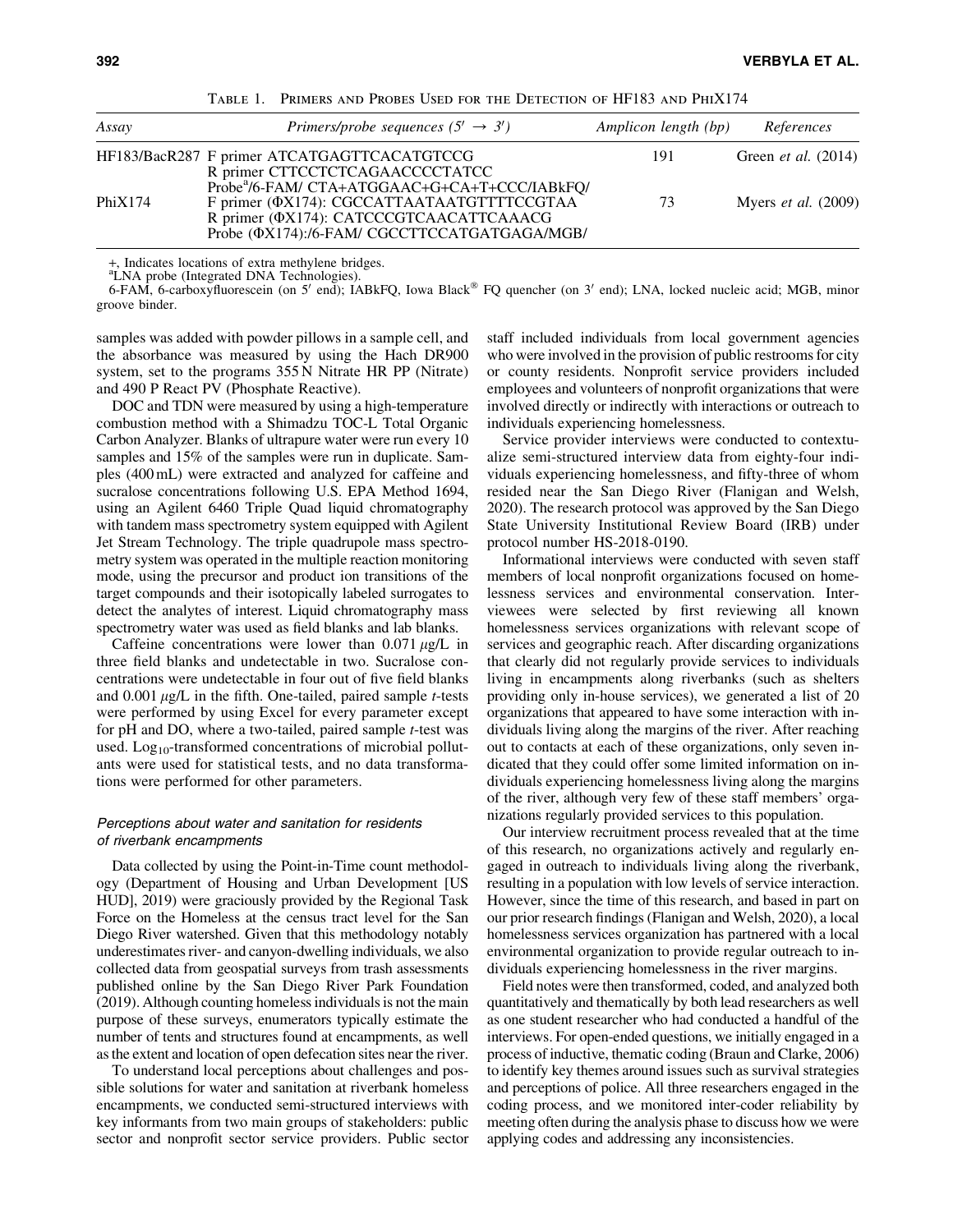#### Results and Discussion

## Location of riverbank encampments and open defecation sites

According to the Point-in-Time count data, a total of 2,475 individuals, 622 vehicles, and 716 hand-built structures were recorded within the San Diego River watershed; of them, 129 individuals, 20 vehicles, and 104 hand-built structures were located in census tracts adjacent to river lines for the lower San Diego River (downstream of San Vicente Creek) and two of its tributaries (Alvarado Creek and Forester Creek). Data from geospatial surveys along the lower stretch of the San Diego River (San Diego River Park Foundation, 2019) revealed 31 riverbank encampments, with 39 tents in 2017 and 26 encampment sites with 16 tents in 2018. Evidence of open defecation (e.g., visible feces and the presence of anal cleansing materials) was recorded at 16 sites in the 2017 survey and at 13 sites in the 2018 survey. These open defecation sites were located in close proximity to the San Diego River, with 50% found within 60 m of the river margin (Fig. 2).

#### Water quality and insights about risks of water use

Average flow rates measured during the sampling periods were 12.5 L/s for Alvarado Creek, 5.3 L/s for Forester Channel, and 23.0 L/s for the San Diego River at Fashion Valley. There was no precipitation recorded during sampling or for at least a month before sampling, and flow rates did not vary greatly throughout the duration of the sampling campaigns. Samples collected upstream of the Alvarado Creek, Forester Channel, and Fashion Valley encampment sites, respectively, had mean DOC concentrations of 7.0, 8.5, and 14.0 mg/L; mean TDN concentrations of 0.7, 4.6, and 0.9 mg/L; mean nitrate-N concentrations of 0.3, 3.5, and 0.2 mg/L; and mean phosphate concentrations of 0.5, 0.3, and 0.5 mg/L. The pH was slightly above neutral for all sites (overall average of 8.4), and average electrical conductivity levels were  $2,047 \mu$ S/cm for Alvarado Creek and  $2,658 \mu$ S/cm for Forester Channel. Caffeine and sucralose were detected in all three sites at overall average concentrations of 0.17 and  $0.52 \mu g/L$ , respectively.



FIG. 2. Cumulative distribution of reported open defecation sites as a function of distance from the river in 2017 and 2018. Fifty percent of sites were located within 60 m from the river margin in both years. Source of data: San Diego River Park Foundation (2019).

Geometric mean concentrations of *E. coli* and enterococci for the upstream samples  $(N=8)$  from the Alvarado Creek site were, respectively, 52 and 152 MPN per 100 mL. Forester Channel upstream samples showed geometric mean concentrations of 767 MPN per 100 mL for *E. coli* and 2,008 MPN per 100 mL for enterococci (*N*= 8). The Fashion Valley upstream site had geometric mean concentrations of 79 MPN per 100 mL for *E. coli* and 155 MPN per 100 mL for enterococci  $(N=4)$ . These concentrations are consistent with a previous report by the San Diego Region Water Board (2017), which showed a geometric mean *E. coli* concentration of 454 MPN per 100 mL in Forester Creek (5 km downstream from the Forester Channel site) and 30 MPN per 100 mL in the San Diego River (6 km upstream from the Fashion Valley site). The bacterial water quality objective for the San Diego River was recently reduced to a 6-week geometric mean of 30 MPN per 100 mL for enterococci and 100 MPN per 100 mL for *E. coli* (CA Water Board, 2019).

Both Forester Creek and the lower section of the San Diego River are designated as water quality limited segments for fecal indicator bacteria in the Clean Water Act Section 303(d) list, and dischargers to the San Diego River were recently issued an investigative order to determine the source of human-associated fecal contamination (Schiff *et al.*, 2016; Arnold *et al.*, 2017). The Water Quality Control Plan for the San Diego Basin (San Diego Region Water Board, 1994) identifies contact water recreation (REC-1) as one of the beneficial use categories for Forester Creek and the lower San Diego River. The REC-1 use category includes recreational activities involving body contact with water, such as swimming, wading, water-skiing, or diving. The use of these rivers for water supply is not permitted, however, as Flanigan and Welsh (2020) demonstrated, on average, one out of every five individuals experiencing homelessness near rivers and canyons reported using the water for nonpotable purposes.

There are no explicit recommendations for *E. coli* and enterococci concentrations in water used in this context. However, NSF/ANSI Standard 350 for onsite water reuse recommends maximum *E. coli* concentrations of 14 MPN per 100 mL on average and 240 MPN per 100 mL for an individual sample (US EPA *et al.* 2012). In Texas, geometric mean concentrations of *E. coli* and enterococci in reclaimed water for nonpotable use must be below 20 MPN per 100 mL. *E. coli* concentrations observed upstream of homeless encampments at all three sites exceeded these recommended limits, indicating a potential risk associated with nonpotable use. However, a recent study suggested that washing hands with water containing <1,000 MPN per 100 mL *E. coli* could still result in an overall reduction of *E. coli* on a person's hands in some settings (Verbyla *et al.*, 2019).

The concentrations of human-associated indicator HF183 were below the method LOD for all samples collected from Alvarado Creek and Forester Channel, although 1 or 2 positive droplets were detected in 4 out of 16 samples from Alvarado Creek. One of the upstream samples from Fashion Valley was positive for HF183, with a concentration of 553 gc per 100 mL. The corresponding downstream sample from that date was a nondetect. HF183 was not detected in any samples from Forester Channel.

Human-associated fecal pollution has been reported in other rivers in Mediterranean climates that experience very little precipitation during the dry season. For example, Sercu *et al.*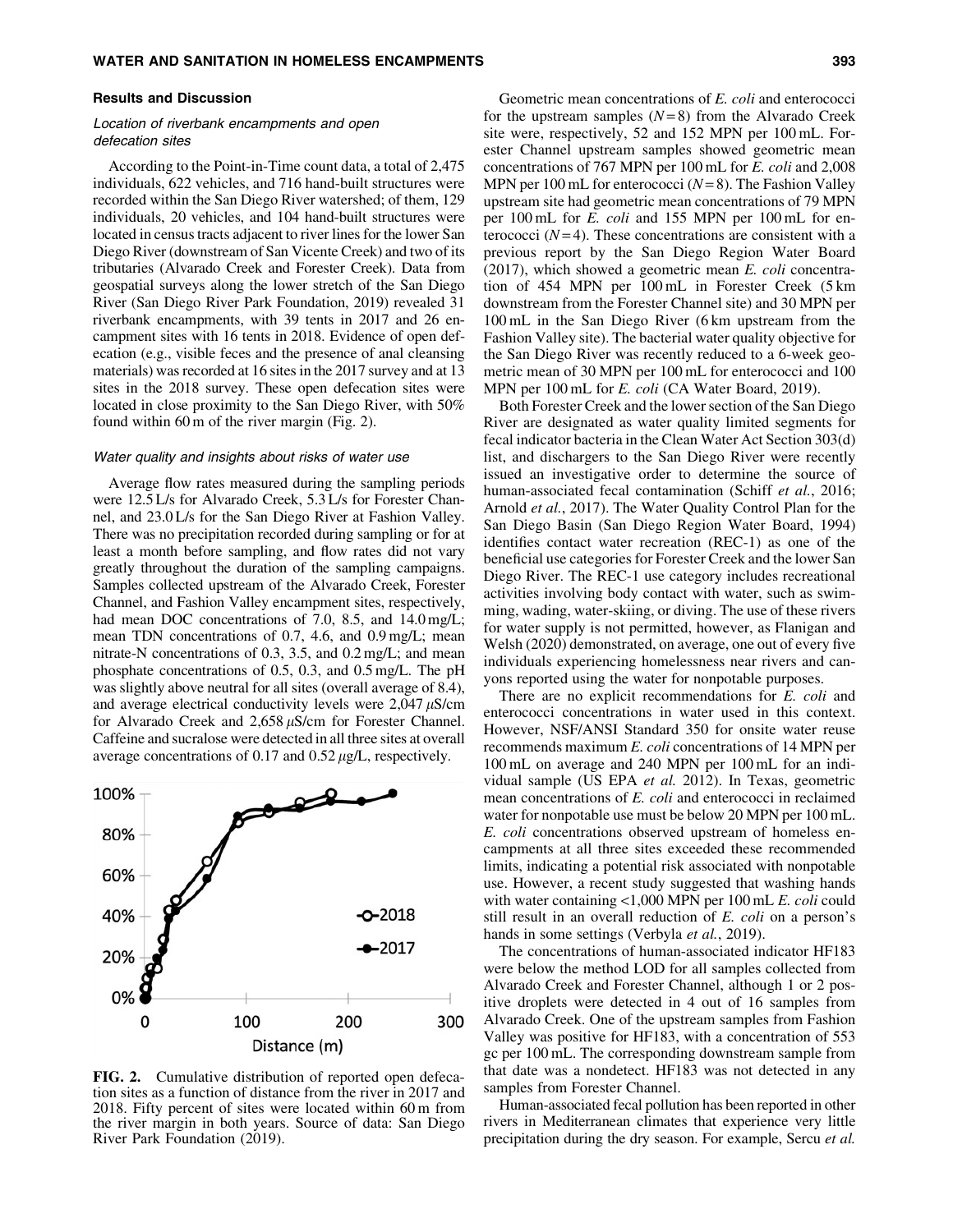(2009) reported the presence of HF183 on 3 consecutive days during the dry season in three separate storm drains and creeks in Santa Barbara, CA, at concentrations as high as  $1.5 \times 10^6$  gc per 100 mL. Sercu *et al.* (2009) determined that the source of HF183 in their study was exfiltration from old, failing sewer infrastructure. Russell *et al.* (2013) reported the presence of HF183 at concentrations as high as  $1.9 \times 10^4$  gc per 100 mL in the San Lorenzo River in Santa Cruz, CA, during the dry season. It has been suggested that HF183 concentrations greater than  $3.22 \times 10^3$  gc per 100 mL could cause a microbial risk that exceeds 36 gastrointestinal illnesses per 1,000 swimming events (Ahmed *et al.*, 2018). Although the concentrations detected in our study were considerably lower than this threshold, the presence of HF183 (as well as caffeine and sucralose) suggests that human fecal pollution may pose risks to individuals experiencing homelessness in riverbank encampments who use the river water for nonpotable purposes.

## Insights about fecal pollution from upstream/ downstream sampling

The measured changes in the concentrations of fecal indicators and other water quality parameters between upstream and downstream sites and the results of the *t*-tests are shown in Figs. 3 and 4 and in Tables 2 and 3. For *E. coli*, concentrations were mostly greater downstream than they were upstream. The same was not true for enterococci. The magnitude of the increase in the concentrations of fecal indicator bacteria was greater at Forester Channel and Fashion Valley than it was at Alvarado Creek. However, the measured differences at Alvarado Creek were more consistent, as indicated by lower standard deviations (SDs). With a few exceptions, the concentrations of general water quality parameters did not change significantly between upstream and downstream samples. There was large variability from sample to sample for nitrate and DO.

The differences between  $log_{10}$ -transformed *E. coli* concentrations was significant at all three sites, but for enterococci, the difference was only significant at Fashion Valley ( *p* = 0.011). Maraccini *et al.* (2016) reported no significant difference between the die-off of *E. coli* and enterococci in a freshwater marsh, and Korajkic *et al.* (2013) likewise reported similar decay of *E. coli* and enterococci after 7 days of exposure in freshwater microcosms. In freshwater at temperatures between  $13^{\circ}$ C and  $18.5^{\circ}$ C, the persistence of HF183 has been reported to be less than the persistence of enterococci, and the persistence of enterococci was found to be less than that of *E. coli* (Walters and Field, 2009; Jeanneau *et al.*, 2012).

Both *E. coli* and enterococci originate in the feces of warmblooded animals, but naturalized strains of *E. coli* have been reported to persist and grow in soils and sediments, where they may later leach into surface waters (Byappanahalli *et al.*, 2003; Ishii *et al.*, 2006; Brennan *et al.*, 2010). Therefore, the increase in the concentration of *E. coli* by itself is not necessarily indicative of a human pollution input from the homeless encampments. The Alvarado Creek and Fashion Valley sites were located in nonchannelized sections of the river, with sanitary sewer lines running alongside the river, even crossing over the river at several points. The downstream sampling location for the Fashion Valley site also had more stagnant flow than the upstream site, and ducks were observed nearby the downstream sampling site on several occasions.

For the Forester Channel site, the upstream and downstream locations were on opposite ends of a 1,000-m underground stormwater tunnel, which is entirely lined with concrete and drains an area of approximately three city blocks. The *E. coli* concentrations at that site might indicate a fecal input, but not necessarily from human feces. PhiX174 coliphage is a virus that infects *E. coli*, but despite the significant differences noted in the concentrations of *E. coli* between upstream and downstream samples, the same trend was not observed for PhiX174. The overall geometric mean



FIG. 3. Log<sub>10</sub> differences between concentrations of fecal indicator bacteria (*Escherichia coli* and fecal enterococci) and viral fecal indicator PhiX174 for samples collected directly upstream and directly downstream of homeless encampments along the banks of: (a) Alvarado Creek near SDSU  $(N=8)$ ; (b) Forester Channel  $(N=8)$ ; and (c) the San Diego River at Fashion Valley (*N* = 4). *Boxes* show the interquartile range and the median, and *whiskers* show the minimum and maximum data points that are within 1.5 times the interquartile range. Plots also show mean values ( $\times$ ) and any outlier data points ( $\circ$ ) that are less than or greater than 1.5 times the interquartile range.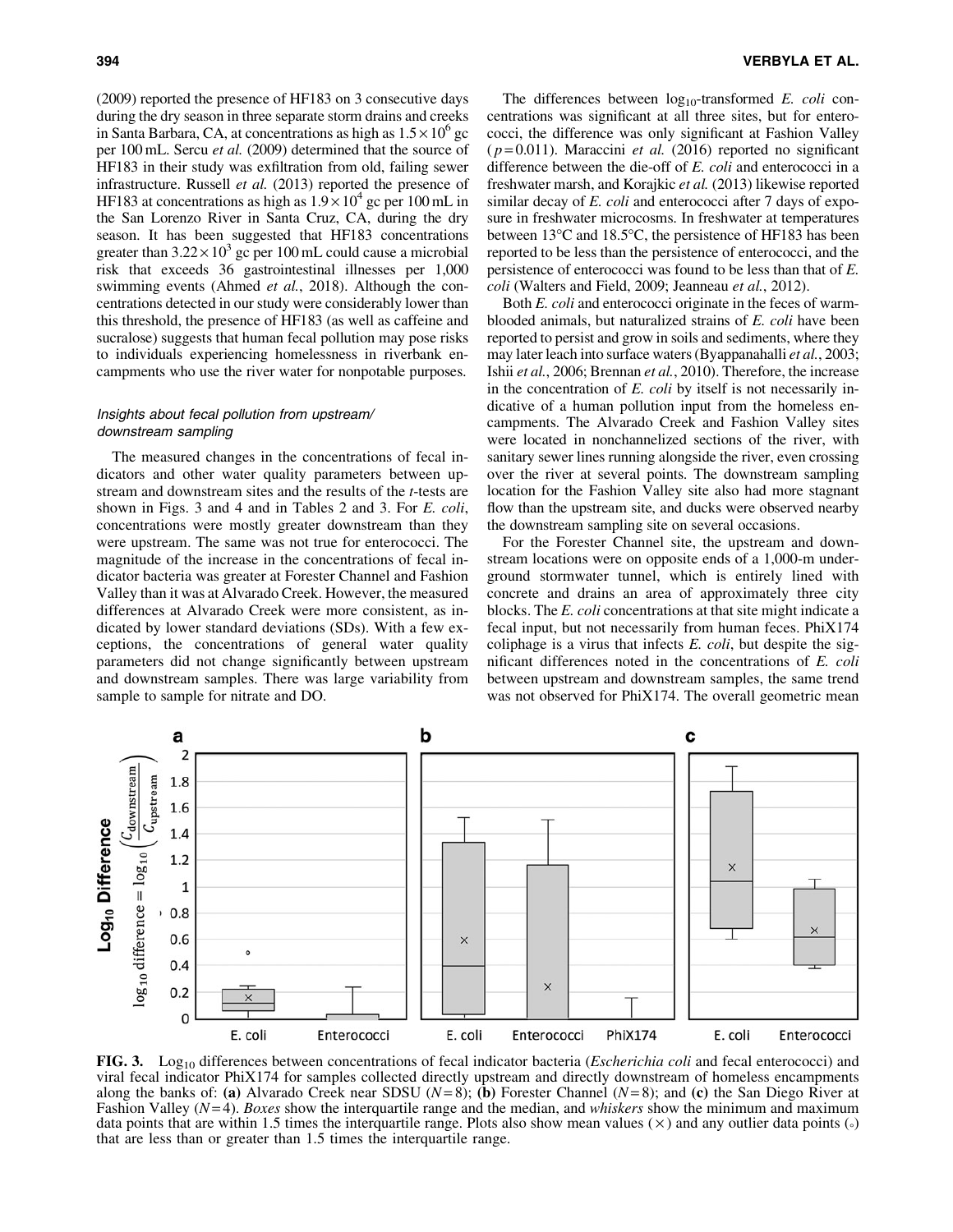

FIG. 4. Percent differences between general water quality parameters for samples collected during dry weather conditions directly upstream and directly downstream of homeless encampments along the banks of: (a) Alvarado Creek near SDSU (*N* = 8); (b) Forester Channel (*N*= 8); and (c) the San Diego River at Fashion Valley (*N*= 4). *Boxes* show the interquartile range and the median, and *whiskers* show the minimum and maximum data points that are within 1.5 times the interquartile range. Plots also show mean values  $(\times)$  and any outlier data points  $(\cdot)$  that are less than or greater than 1.5 times the interquartile range.

concentration of PhiX174 at the Forester Channel site was 88 gc per 100 mL. There was no significant difference between upstream and downstream samples; however, the downstream concentrations were lower on average than the upstream concentrations.

HF183 was only detected at Fashion Valley in one upstream sample. Due to the large number of nondetects, it was not possible to perform a *t*-test for HF183. Thus, there is no evidence that the encampments increase the concentration of human-associated fecal pollution. Despite significant increases in *E. coli*, other water quality data did not provide additional evidence supportive of pollution from the encampments. For example, at Alvarado Creek and Forester Channel, TDN concentrations were significantly lower downstream than they were upstream. The DOC concentrations increased slightly, but the increase was not significant.

Nutrient levels also changed, but these changes were not significant. The DO concentrations significantly changed as well, but in opposite directions—at Alvarado Creek, upstream samples had higher DO levels than downstream samples; but DO levels at Forester Channel were higher downstream than they were upstream.

Figure 5 contains a time series plot of caffeine and sucralose concentrations. At Alvarado Creek, caffeine concentrations increased by 10% on average, but the difference was not significant. Sucralose concentrations also remained nearly the same, with no significant difference between upstream and downstream samples. At Forester Channel, concentrations of caffeine and sucralose increased by an average of 41%, but the differences were not significant. Further, caffeine concentrations were 10% higher upstream (median), but sucralose concentrations were 27% downstream

| <b>Site</b>                         |                        | $Log_{10}$ difference in the upstream<br>and downstream concentrations, $log_{10}(C_{downstream}/C_{upstream})$ |         |        |                      |       |
|-------------------------------------|------------------------|-----------------------------------------------------------------------------------------------------------------|---------|--------|----------------------|-------|
|                                     | <i>Indicator group</i> | Mean                                                                                                            | Median  | $SD^b$ | Sample<br>size $(N)$ | $p^a$ |
| Alvarado Creek                      | E. coli                | 0.15                                                                                                            | 0.12    | 0.16   | 8                    | 0.016 |
|                                     | Enterococci            | $-0.04$                                                                                                         | $-0.05$ | 0.16   | 8                    | 0.225 |
| Forester channel                    | E. coli                | 0.59                                                                                                            | 0.39    | 0.65   | 8                    | 0.018 |
|                                     | Enterococci            | 0.24                                                                                                            | $-0.01$ | 0.83   | 8                    | 0.221 |
| <b>Fashion Valley</b>               | E. coli                | 1.15                                                                                                            | 1.04    | 0.56   | 4                    | 0.013 |
|                                     | Enterococci            | 0.67                                                                                                            | 0.62    | 0.31   | 4                    | 0.011 |
| Overall pooled<br>(all three sites) | E. coli                | 0.53                                                                                                            | 0.30    | 0.60   | 20                   | 0.006 |
|                                     | Enterococci            | 0.21                                                                                                            | 0.02    | 0.59   | 20                   | 0.147 |

Table 2. Mean and Median Differences, Standard Deviations, and Results of One-Tailed, Paired SAMPLE T-TESTS COMPARING THE LOG<sub>10</sub>-TRANSFORMED CONCENTRATIONS OF *ESCHERICHIA COLI* AND ENTEROCOCCI in Samples Collected Directly Upstream and Directly Downstream of Homeless Encampments

<sup>a</sup>One-tailed, paired sample *t*-test of log<sub>10</sub>-transformed concentrations from upstream and downstream samples. The null hypothesis is that

upstream and downstream concentrations are equal; the alternative hypothesis is that downstream concentrations are greater.<br><sup>b</sup>SD of the log<sub>10</sub> difference between the concentrations in samples collected directly downstrea SD, standard deviation.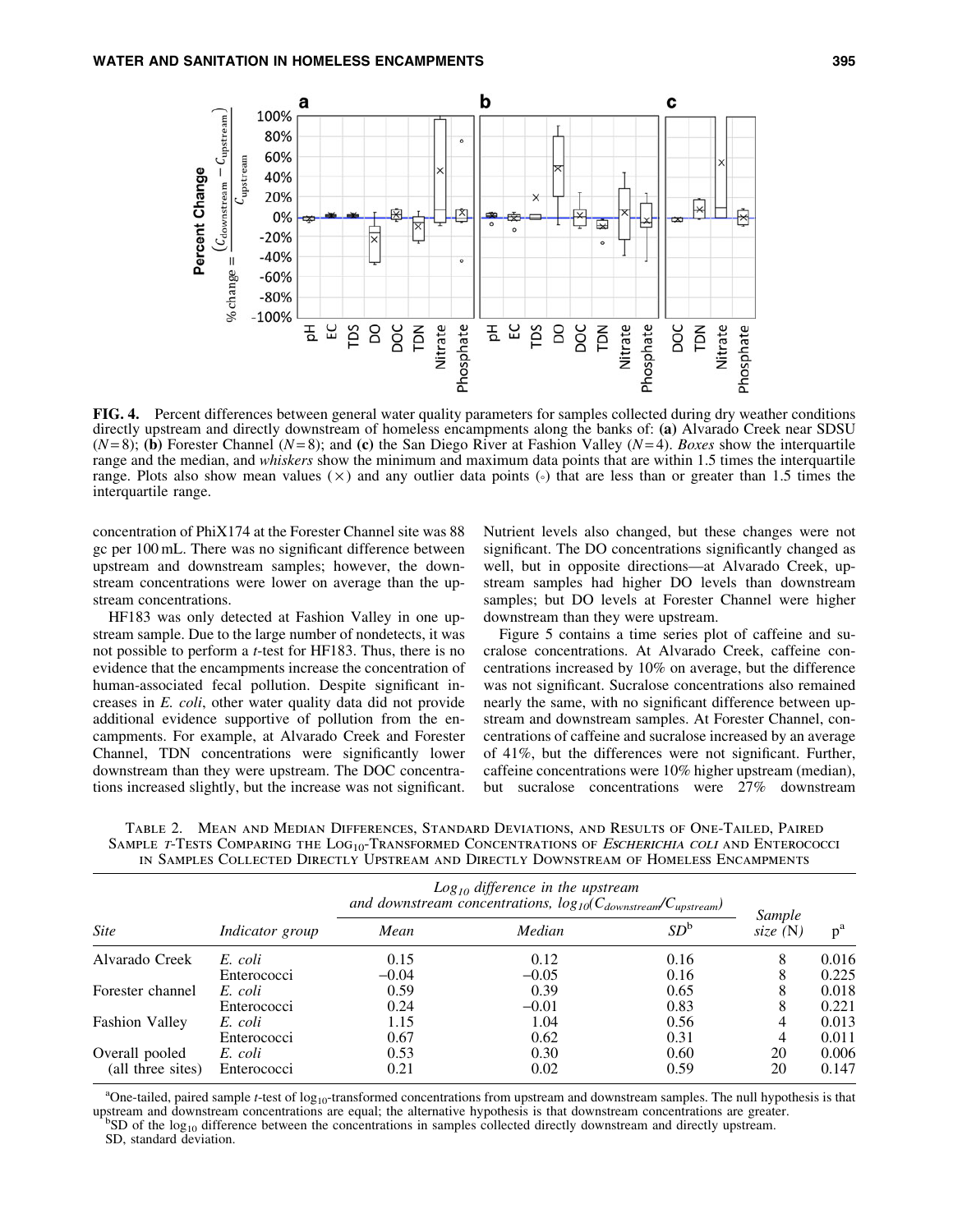| <i>Site</i>             |                          | Percent change in the concentrations <sup>a</sup> |                      |           |                 |         |  |
|-------------------------|--------------------------|---------------------------------------------------|----------------------|-----------|-----------------|---------|--|
|                         | Pollutant/parameter      | Mean $(\%)$                                       | <i>Median</i> $(\%)$ | $SDc(\%)$ | Sample size (N) | $p^{b}$ |  |
| Alvarado Creek          | pH                       | $-1.5$                                            | $-0.3$               | 2.5       | 8               | 0.133   |  |
|                         | Electrical conductivity  | $+1.2$                                            | $+1.1$               | 1.0       | 8               | 0.007   |  |
|                         | Total dissolved solids   | $+1.3$                                            | $+1.5$               | 1.1       | 8               | 0.004   |  |
|                         | Dissolved oxygen         | $-23$                                             | $-16$                | 20        | 8               | 0.017   |  |
|                         | Dissolved organic carbon | $+1.8$                                            | $+1.8$               | 5.1       | 8               | 0.177   |  |
|                         | Total dissolved nitrogen | $-9.6$                                            | $-5.4$               | 12        | 8               | 0.038   |  |
|                         | Nitrate                  | $+46$                                             | $+7.4$               | 75        | 8               | 0.052   |  |
|                         | Phosphate                | $+4.6$                                            | $-3.9$               | 36        | 8               | 0.464   |  |
|                         | Caffeine                 | $+11$                                             | $+1.4$               | 28        | 4               | 0.203   |  |
|                         | Sucralose                | $+0.1$                                            | $+3.4$               | 13        | 4               | 0.299   |  |
| <b>Forester Channel</b> | pH                       | $+1.1$                                            | $+1.8$               | 3.6       | 8               | 0.477   |  |
|                         | Electrical conductivity  | $-1.4$                                            | $\theta$             | 5.6       | 8               | 0.266   |  |
|                         | Total dissolved solids   | $+20d$                                            | $-0.3$               | $62^e$    | 8               | 0.225   |  |
|                         | Dissolved oxygen         | $+48$                                             | $+51$                | 34        | 8               | 0.002   |  |
|                         | Dissolved organic carbon | $+1.5$                                            | $+0.7$               | 12        | 8               | 0.441   |  |
|                         | Total dissolved nitrogen | $-9.7$                                            | $-8.6$               | 7.6       | 8               | 0.002   |  |
|                         | Nitrate                  | $+4.7$                                            | $+7.3$               | 29        | 8               | 0.396   |  |
|                         | Phosphate                | $-3.3$                                            | $-5.7$               | 21        | 8               | 0.265   |  |
|                         | Caffeine                 | $+41$                                             | $-10$                | 139       | 8               | 0.251   |  |
|                         | Sucralose                | +41                                               | $+27$                | 106       |                 | 0.350   |  |

Table 3. Magnitude of Mean and Median Differences and Standard Deviations and Results of the Paired SAMPLE T-TESTS COMPARING THE CONCENTRATIONS OF PHYSICAL–CHEMICAL POLLUTANTS IN SAMPLES COLLECTED Directly Upstream and Directly Downstream of Encampments During Dry Weather Conditions

<sup>a</sup>Positive (+) values indicate that downstream concentrations were higher than upstream concentrations, and negative (-) values indicate that upstream concentrations were higher than downstream concentrations. A value of 0% indicates that upstream and downstream concentrations were equal.

<sup>b</sup>The *p*-value from a one-tailed, paired sample *t*-test of the concentrations in samples collected directly upstream and downstream of encampments. The null hypothesis is that upstream and downstream concentrations are equal; the alternative hypothesis is that downstream concentrations are greater (except for pH and dissolved oxygen, where the alternative hypothesis is that the concentrations are not equal, i.e., two-sided test).

 $^{\circ}$ SD of the percent (%) difference between the concentrations in samples collected directly downstream and directly upstream of homeless encampments.

<sup>d</sup>The high mean value is due to a single set of samples where the upstream concentration was very low and the downstream concentration was comparable to values measured on other dates. This data point is likely an outlier.

<sup>e</sup>If the outlier set of data points is omitted (see footnote d), this SD would be equal to  $5.4\%$ .

(median). Water temperatures ranged from  $23.1^{\circ}$ C (upstream sample on July 3, 2019) to  $38.1^{\circ}$ C (downstream sample on July 31, 2019), and the water at the downstream sample location was  $2.8^{\circ}$ C warmer than the water at the upstream sample location on average  $(SD = 3.0)$ .

Concentrations also changed drastically with respect to sampling date, indicating that sources may be sporadic and inconsistent. For instance, on August 5, 2019, there was an increase of >350% in downstream concentrations of caffeine compared with upstream levels. The next day, downstream caffeine concentrations were still almost twice as high as upstream concentrations. There were also large spikes in the concentrations of *E. coli* and enterococci on these two dates (Fig. 5). Interestingly, the water temperatures on these dates



FIG. 5. Time series plots showing: (a) the  $log_{10}$  differences in the concentrations of *E. coli* and fecal enterococci; (b) the percent changes in the concentrations of caffeine and sucralose; and (c) the change in the caffeine/sucralose ratios, at the Forester Channel site. For (a, b), negative values indicate concentrations were higher upstream than they were downstream and positive values indicate concentrations were higher downstream than they were upstream.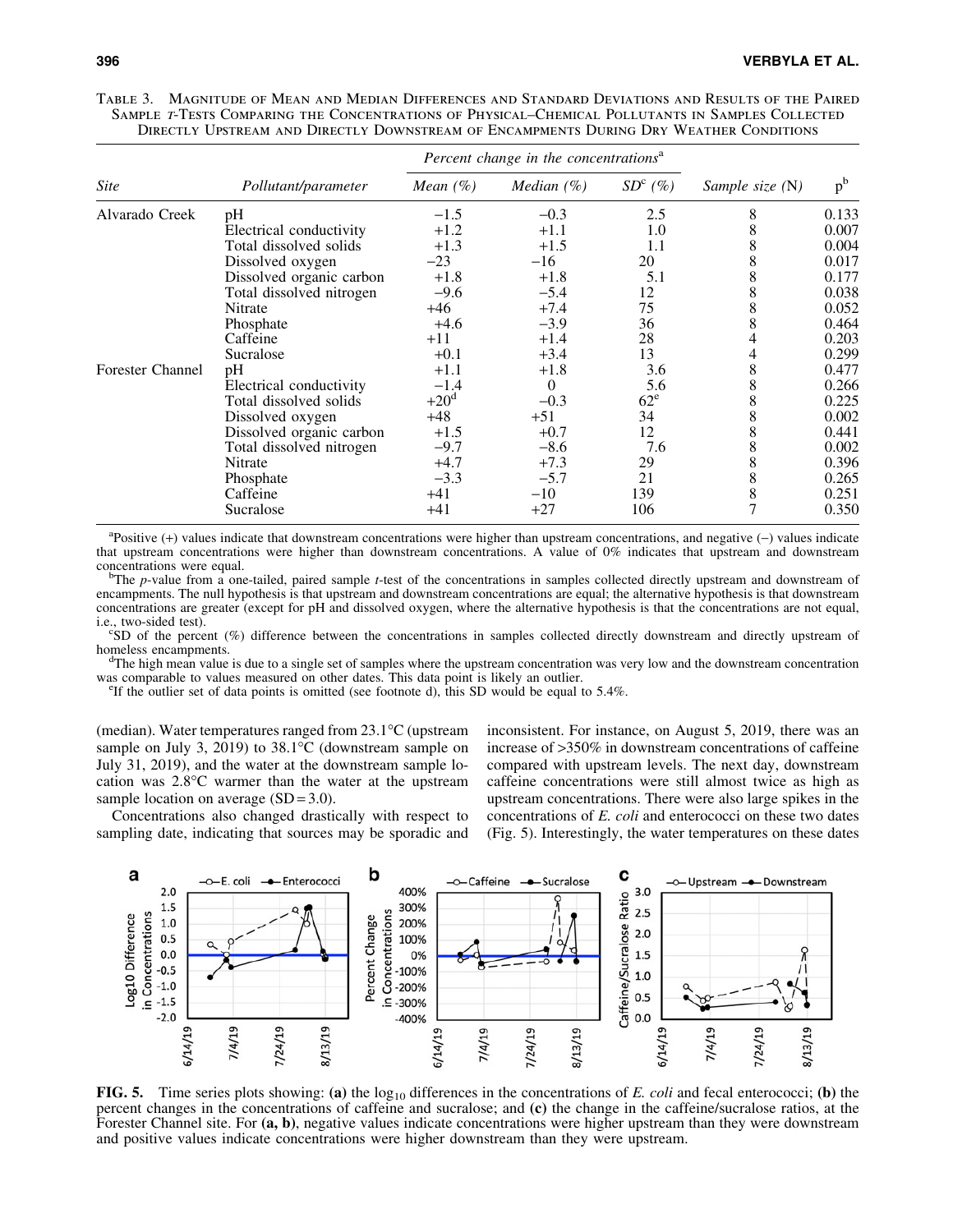### WATER AND SANITATION IN HOMELESS ENCAMPMENTS **SUMPLISHED ASSAULT** 397

were at the higher end (31.7°–34.2°C), and the differences in the water temperatures between the downstream and upstream sample sites on these dates were the lowest. In summary, pollution inputs to these creeks during the dry period may be sporadic, occurring at specific time periods and for short time intervals.

Downstream of the encampment, caffeine/sucralose ratios were consistently below 1.0. Both caffeine and sucralose are excreted by humans in feces and urine, but given that caffeine is more biodegradable and sucralose is more persistent in the environment, higher C/S ratios may indicate more recent inputs of contamination by sewage or human excreta (Cantwell *et al.*, 2018; Pinongcos, 2020). However, the observed increases in caffeine and sucralose were not statistically significant. This, combined with the fact that HF183 was also not detected in the samples, indicates a lack of evidence that these encampments were causing an increase in pollution to the river during the dry season. Samples from only three of the four sampling dates at the San Diego River site, four of the eight sampling dates at the Alvarado Creek site, and seven of the eight sampling dates at the Forester Channel site produced caffeine and sucralose concentrations that met QC requirements for the internal standard (between 70% and 130% recovery); only the data from these samples were used for statistical analyses.

Humans generate between 0.7 and 1.7 kg of excreta each day, containing 50–87 g of total solids, 8–16 g of total nitrogen, and 1–4 g of total phosphorus (Hansen and Tjell, 1979; Feachem *et al.*, 1983; Schouw *et al.*, 2002; Mihelcic *et al.*, 2011). Nearly 90% of excreted nitrogen and approximately two-thirds of excreted phosphorus is in the urine, with the remainder originating from feces, though this is highly dependent on diet (Mihelcic *et al.*, 2011). Humans also generally excrete between  $10^8$  and  $10^{11}$  MPN of *E. coli* and between  $10^7$  and  $10^{10}$  MPN of fecal enterococci per day (Harwood *et al.*, 2017), but there are also many other animal sources of these microbial pollutants, including dogs and ducks. Therefore, if human excreta were a major source of pollution from the encampment sites, it would have been natural to also see significant increases in the concentrations of TDS, DOC, and TDN. If detergents or other soaps were used at the encampments, then we would expect to see an increase in the concentration of other constituents, such as phosphate and DOC, but this was not the case.

Dilution factors may have made it difficult to detect differences in chemical constituents, and future studies of this nature should take into account the detection limits of different analyses when calculating the number of samples to collect and the sites to choose. Thus, based on the lack of detectable levels of HF183, the low caffeine/sucralose ratios observed, and the lack of consistent, significant changes in the measured concentrations of physical-chemical pollutants associated with feces, there is not enough evidence to suggest that the homeless encampments were contributing fecal pollution to these water bodies during dry weather conditions.

# Findings from interviews with service providers and key informants

Interviews with key informants from local government revealed a concern for the feasibility of providing water and sanitation services for the unsheltered population. Overall,

there was a preference against the use of portable bathrooms, such as the ones that were installed throughout the county during the Hepatitis A outbreak in 2017. The major challenges reported were related to maintenance and security. Specifically, interviewees perceived that some individuals would utilize portable toilets for illegal activities such as drug use and prostitution, unless they were monitored 24/7 by private security, which was perceived as an unfeasible expense.

Interviewees were generally aware of alternative designs for public toilets, such as the ''Portland Loo,'' which has features that are intended to deter certain activities, such as: slatted exterior walls to allow law enforcement officials to see when more than one person is inside; exterior sinks to discourage the use of the bathrooms for showering; and interior blue lighting to discourage intravenous drug use (Hochbaum, 2019). However, our interviews revealed perceptions that these toilets would either not effectively solve the problem or were too expensive in general. Several interviewees cited the failure of a pilot-scale project, where several Portland Loos were installed in downtown San Diego. One public sector interviewee also reported a failed attempt at using a pay-per-use system to access public toilet facilities, with reported perceptions that homeless individuals would cheat the system (e.g., by using objects as door stoppers to enter without paying).

Overall, key public sector service providers mostly agreed that the main challenge was the cost associated with the regulation and patrol of public toilets, to prevent their misuse, as well as maintenance expenditures associated with cleaning and repairing public toilet facilities that are misused or vandalized. There was a perception that these costs would be unaffordable for most cities without diverting funds away from public safety (police and fire-rescue), which accounts for the majority of the operating budget for most cities.

City authorities—particularly cities in California—are now using ever more creative tactics to displace and make unhoused people appear more invisible, to the detriment of their health and safety (Stuart, 2015; Speer, 2016, 2017). For example, during the Hepatitis A crisis last year, county and city authorities failed to fully implement hygiene measures for individuals experiencing homelessness related to handwashing stations and restroom access until 3 months after initial discussions, and only after a directive order was issued (Howle, 2018). Further, the City of San Diego enacted a harsh regime of tickets and arrests to displace the hundreds of unhoused people living on the streets of downtown San Diego, many of whom it is suspected may have relocated to along the San Diego River, among other locations (Welsh and Abdel-Samad, 2018).

This Hepatitis A related police displacement and other cycles of police harassment have driven people into the riverbank, and further away from the service providers they often slept near in urban neighborhoods (Flanigan and Welsh, 2020). Key informants from a local river protection nonprofit organization have reported a 500% increase in encampments along the San Diego River since the onset of the COVID-19 pandemic, suggesting that pandemic-related efforts to move individuals into large temporary shelters, and the continued criminalization of homelessness by police, are causing some individuals to choose the river margins as a preferable alternative.

Our interviews with nonprofit service providers revealed that no organizations regularly provided services to people staying along the river margins as a primary target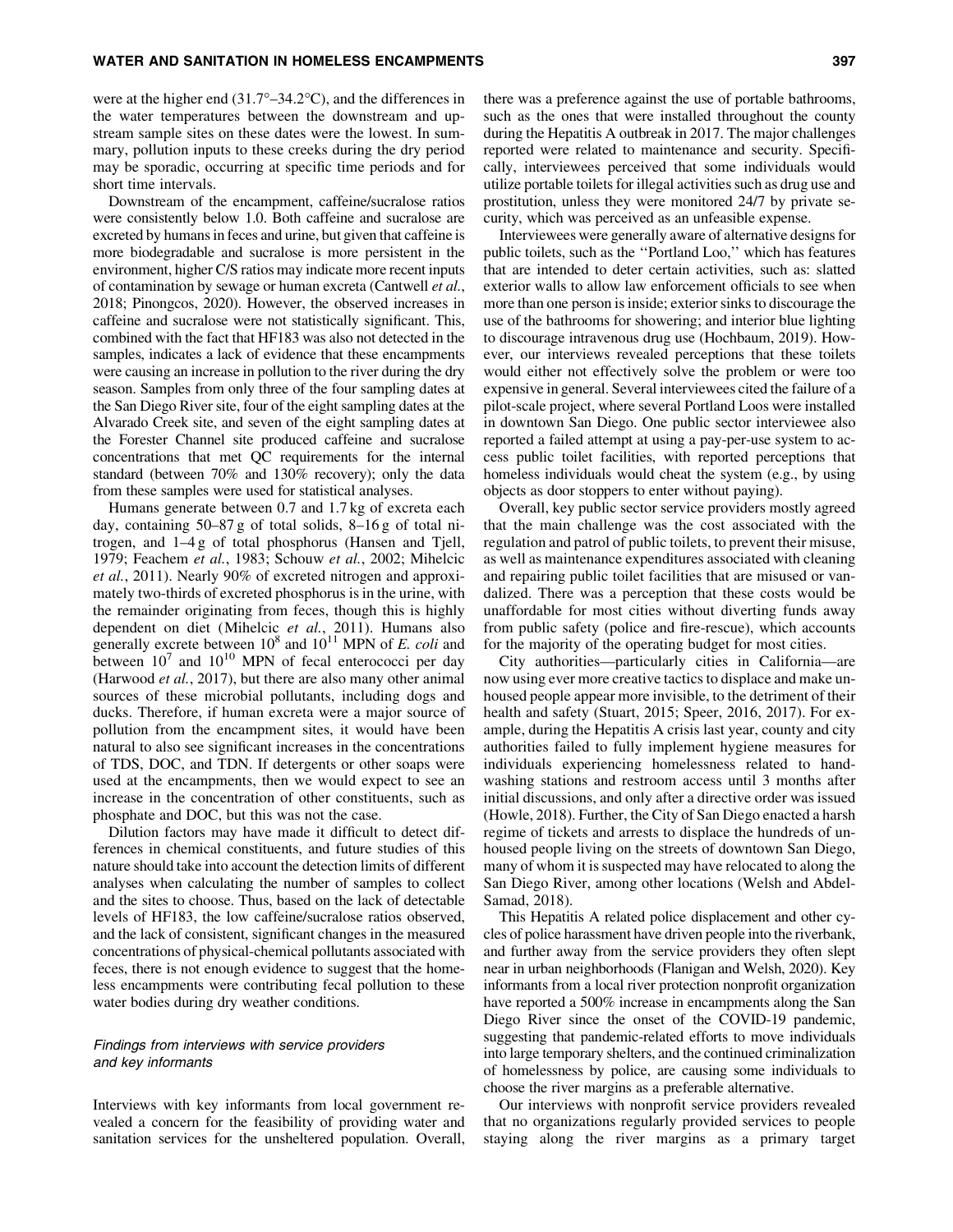population, though, since the time of our interviews, at least one nonprofit organization has begun outreach in that locale. Some organizations provided services on a one-off or occasional basis or assumed that some of their services recipients lived along the river margins based on their appearance (e.g., twigs in hair or other signs of living in a natural environment). Staff explained this lack of outreach as being driven by concerns for staff safety and resource constraints.

All staff members interviewed described safety concerns related to working along the river margins. Some of these concerns stemmed simply from the rough terrain that must be covered when conducting outreach in these locations, which would require substantial time and effort to assist a staff member who, for example, sprained an ankle deep in the riparian environment. Staff expressed other concerns related to the nature of the population living along the river margins.

Some staff members characterized the riverbank population in two categories. One group comprised individuals who genuinely preferred the riverbank; these residents were able to create elaborate encampments along the river margins that they could not have created in the typical built environment, for example with semi-permanent structures and furniture. The other category had been ''pushed'' into the riverbank by the policing activities described earlier, and staff described this group as ''irate.'' Staff from an environmental organization that had long worked along the riverbank and who had ongoing relationships with many riverbank residents shared that police activity had increased tensions, and newer volunteers unfamiliar to residents sometimes felt unsafe.

Key informants from nonprofit organizations reported a perception that substance abuse was more common for individuals residing near rivers and postulated anecdotally that river dwellers may be more likely to suffer from substance abuse or mental health concerns. This perception was shared by many individuals experiencing homelessness who were afraid to live along the riverbank (Flanigan and Welsh, 2020). Whether individuals preferred the riverbank or had been pushed there, staff perceived that riverbank residents likely preferred to remain unfound and were unlikely to welcome staff contact.

Service providers also reported that the attitudes of riverbank-dwelling individuals toward contact with service providers were highly influenced by their experiences and interactions with law enforcement. For example, one key informant mentioned that their interactions with riverdwelling homeless individuals in City A had ''a different feel than'' City B since river-dwelling homeless individuals in City A were ''a little more hostile and a bit more caught off guard'' due to less frequent police presence in City B.

Staff also reported that resource constraints were a major obstacle to outreach along the river margins. Many individuals experiencing homelessness accept services only after numerous repeat encounters, and this number and frequency of encounters is difficult to facilitate in the riverbank. The challenging terrain and comparatively remote locations of many encampments necessitate sending staff in pairs, posing an additional drain on limited staff. One service provider expressed concern with the fact that the river dwelling population is more likely to be chronically homeless, a claim also supported by our data from individuals experiencing homelessness (Flanigan and Welsh, 2020).

Effectively providing services to people experiencing chronic homelessness is challenging and resource intensive, even in built urban environments. These demands, combined with already overstretched homelessness services providers and a perception that riverbank residents were service avoidant, meant that most staff estimated that outreach along the river margins was a poor investment of already limited resources.

Water, sanitation, and hygiene services for individuals experiencing homelessness are offered by several service providers in San Diego, for example, through mobile shower systems (Williams, 2018). However, findings from our interviews indicate that these services may not effectively reach the river-dwelling population, who might have a lack of trust with local authorities and may be equally as reluctant to come into contact with service providers. A lack of trust in service providers and the absence of stakeholder involvement in service provision has been previously associated with poor sustainability of water, sanitation, and hygiene programs ( Jimenez-Redal *et al.*, 2018; Madon *et al.*, 2018).

Therefore, if the riverbank-dwelling transient population prefers being outside of the public view, with limited contact with service providers, then they might be more likely to utilize and sustain water, sanitation, and hygiene services that are operated and managed by them, with limited involvement from service providers (public or nonprofit). Alternatively, plans to provide water, sanitation, and hygiene services that can be accessed by this population would first require a considerable investment to build a relationship of trust between individuals residing in riverbank encampments and service providers.

## Limitations

There are several limitations associated with this study that should be acknowledged. First, the relatively small sample size for the water quality analyses (e.g.,  $N=20$  paired upstream and downstream samples across three sites) means that there is potential that the underlying variability in the measured parameters from sample to sample could affect the conclusions from this work. As with any study performed in the field, it is not possible to completely control all environmental and external variables as would be possible in a laboratory-controlled experiment. We chose the sample size of  $N = 20$  based on a power calculation ( $\alpha = 0.05$ ,  $\beta = 0.20$ ), as described earlier. However, deviations from normality in the distribution of the data could lead to misleading results from the parametric hypothesis tests used.

In addition, the relatively small number of service providers interviewed  $(N=7)$  may have limited our ability to achieve informational redundancy or confirm the saturation of ideas or themes (Vasileiou *et al.*, 2018). For example, Hennink *et al.* (2017) interviewed HIV patients to determine what factors influenced patient retention, and they reported that code saturation was reached after only nine interviews (i.e., they had ''heard it all''); however, it took 16–24 interviews to reach meaning saturation (i.e., they ''understood it all''). Guest *et al.* (2006), however, concluded that thematic exhaustion was reached between 6 and 12 interviews. The required sample size for thematic saturation in qualitative research is likely dependent on the characteristics of the study, the type of information collected, and the researchers involved in the study. We interviewed seven participants for this study; however, it should be noted that additional themes or ideas could have potentially emerged if more interviews were conducted.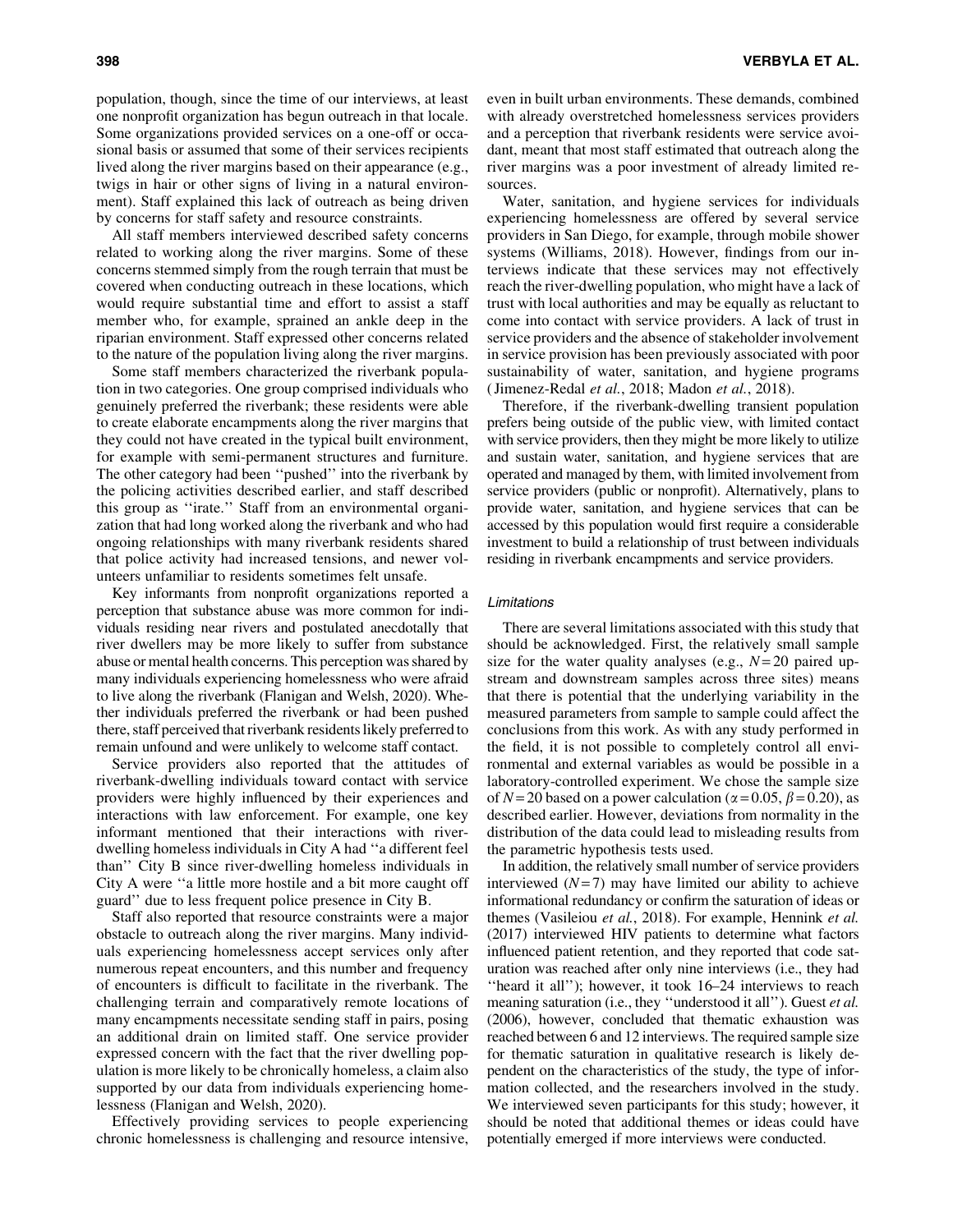#### **Conclusions**

The results of this study revealed that the San Diego River and two of its tributaries contained general and human-associated fecal pollutants at low levels during dry season conditions, which may pose a risk to the health of individuals staying in riverbank encampments. However, there was no strong evidence that the encampments were causing significant increases in the concentration of fecal pollutants during dry weather conditions.

Interviews with local public sector and nonprofit sector service providers revealed a common perception that the provision of water, sanitation, and hygiene services for riverbank residents experiencing homelessness was cost-prohibitive. Public sector interviewees suggested that investing in the provision of services for this population would require reducing funds currently allocated to public safety. They further perceived that allowing homeless individuals to utilize public facilities would create public safety concerns for other taxpaying residents. On the other hand, nonprofit service providers reported that riverbank-dwelling individuals were more likely to be experiencing chronic homelessness, and less likely to be welcoming of staff contact. This led to their perception that outreach to this population was a poor investment of limited resources, given the challenging terrain and comparatively remote locations of riverbank encampments.

We recommend that improved water supply, sanitation, and hygiene facilities be provided for all individuals experiencing homelessness in river margins. This will require creative community-based participatory approach, to design water, sanitation, and hygiene technologies and services that meet the needs of this unique situation. The results of this study demonstrate that these services are needed in riverbank encampments, but the provision of these services is currently perceived by public and nonprofit sector service providers to be cost-prohibitive.

## Authors' Contributions

Author contributions were as follows, based on the CRediT system taxonomy (Brand *et al.*, 2015): Conceptualization of the study, funding acquisition, and project administration was led by N.M., with support from M.E.V., S.F., M.W., A.M.K., and R.G. Laboratory method development was led by N.M. (physical–chemical water quality, sample extractions), M.E.V. (ddPCR), A.M.K. (flow rate measurement and geographic information system work), and R.G. (caffeine/sucralose analysis). Development of interview protocols, methodology, and analysis of interview data was led by S.F. and M.W. Statistical analysis of water quality data was done by M.E.V. and N.M. Field work and laboratory experimental work was led by J.S.C., M.G., and F.P. M.E.V., S.F., M.W., and M.G. wrote the original draft of the article, and all other co-authors reviewed and edited the article. M.E.V. prepared the visualizations. J.S.C. and M.G. were advised by M.E.V., and F.P. was advised by N.M.

### Acknowledgments

The authors would like to thank J. Lambert, T. Zink, and the Soil Ecology and Restoration Group at SDSU for providing logistical support, field equipment, and vehicles for transportation to field sites. They acknowledge H. Yu and J. Richards for providing important recommendations and feedback. They are also very grateful for assistance with field work and access to study sites provided by their community partners. In particular, they would like to thank J. Phillips and C. Lou for helping facilitate the sample collection process at the Forester Channel site. Also, a talented group of students assisted with field work, laboratory work, and interviews, especially C. Batikian, H. Bertsch, B. Downing, and S. Trompeter-Rolon. Other students who helped contribute to laboratory and field work for the overall project that led to this article were: M. Gil, J. Monroe, B. Carlson, C. Carr, S. Chao, F. Espinosa, D. Garcia, A. Gaunin, C. Graves, A. Jaramillo, A. Kinney, L. Mendoza, I. Musaazi, E. Mikita, K. O'Marah, T. Sadeque, A. Sanchez, J. Simmons, E. Winterton, A. Wong, and F. Zhao. Finally, they would like to acknowledge S. Maxwell and N. Brokaw for providing essential administrative support.

#### Author Disclosure Statement

No competing financial interests exist.

#### Funding Information

They acknowledge funding and support from the San Diego River Conservancy, the California State Water Resources Control Board, Region 9, San Diego State University Division of Graduate Affairs, Office of Councilmembers from Districts 2 and 7 of the City of San Diego. Any opinions, findings, and conclusions or recommendations expressed in this article are those of the author(s) and do not necessarily reflect the views of the funding organizations.

# References

- Ahmed, W., Hamilton, K., Toze, S., Cook, S., and Page, D. (2019). A review on microbial contaminants in stormwater runoff and outfalls: Potential health risks and mitigation strategies. *Sci. Total Environ*. 692, 1304.
- Ahmed, W., Hamilton, K.A., Lobos, A., Hughes, B., Staley, C., Sadowsky, M.J., and Harwood, V.J. (2018). Quantitative microbial risk assessment of microbial source tracking markers in recreational water contaminated with fresh untreated and secondary treated sewage. *Environ. Int*. 117, 243.
- Ahmed, W., Harwood, V.J., Gyawali, P., Sidhu, J.P.S., and Toze, S. (2015). Comparison of concentration methods for quantitative detection of sewage-associated viral markers in environmental waters. *Appl. Environ. Microbiol*. 81, 1743.
- Ares, E., Bacalao, P., Campos, S., Dean, E., Dickenson, I., Fauvre, A., Grode, T., Johnson, S., Jones, G., Kassenbrock, R., Key, K.M., Kozowy, J., Kuykendall, E., Laurent, A., Mbella, L., McNenny, K., Porter, C., Robison, J., Schultz, C., Shaw, S., Short, S., Spiegel, G., Unton, M., and Waldman, D. (2017). No place to go: An audit of public toilets in skid row. *Inn. City Law Cent*. 1.
- Arnold, B.F., Schiff, K.C., Ercumen, A., Benjamin-Chung, J., Steele, J.A., Griffith, J.F., Steinberg, S.J., Smith, P., McGee, C.D., Wilson, R., Nelsen, C., Weisberg, S.B., and Colford, J.M. (2017). Acute illness among surfers after exposure to seawater in dry-and wet-weather conditions. *Am. J. Epidemiol*. 186, 866.
- Badiaga, S., Menard, A., Tissot Dupont, H., Ravaux, I., Chouquet, D., Graveriau, C., Raoult, D., and Brouqui, P. (2005). Prevalence of skin infections in sheltered homeless. *Eur. J. Dermatol*. 15, 382.
- Badiaga, S., Raoult, D., and Brouqui, P. (2008). Preventing and controlling emerging and reemerging transmissible diseases in the homeless. *Emerg. Infect. Dis*. 14, 1353.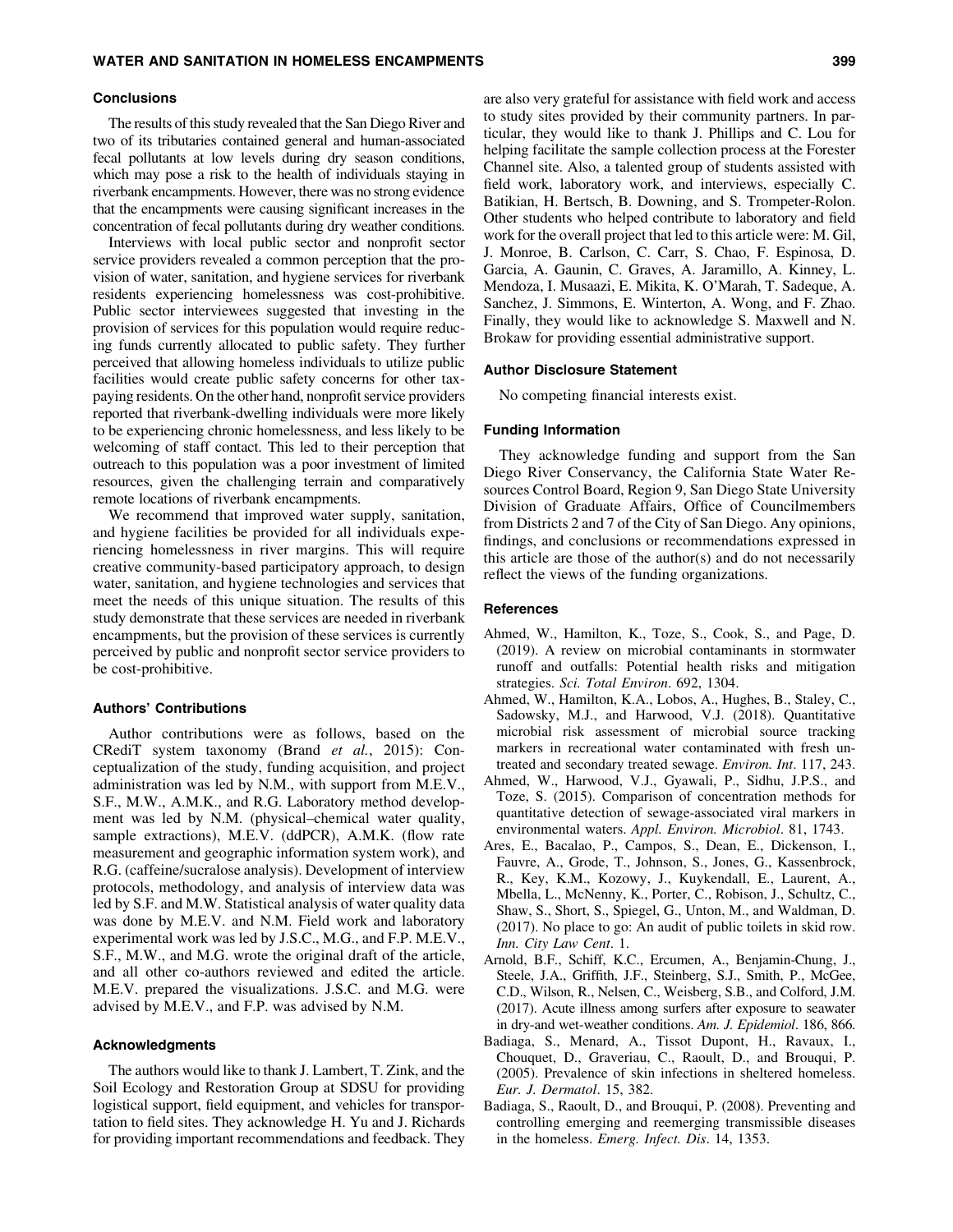- Bartram, J., and Cairncross, S. (2010). Hygiene, sanitation, and water: Forgotten foundations of health. *PLoS Med.* 7, e1000367.
- Brand, A., Allen, L., Altman, M., Hlava, M., and Scott, J. (2015). Beyond authorship: Attribution, contribution, collaboration, and credit. *Learn. Publ*. 28, 151.
- Braun, V., and Clarke, V. (2006). Using thematic analysis in psychology. *Qual. Res. Psychol*. 3, 77.
- Brennan, F.P., O'Flaherty, V., Kramers, G., Grant, J., and Richards, K.G. (2010). Long-term persistence and leaching of *Escherichia coli* in temperate maritime soils. *Appl. Environ. Microbiol*. 76, 1449.
- Brown, J., Cairncross, S., and Ensink, J.H.J. (2013). Water, sanitation, hygiene and enteric infections in children. *Arch. Dis. Child*. 98, 629.
- Byappanahalli, M.N., Shively, D.A., Nevers, M.B., Sadowsky, M.J., and Whitman, R.L. (2003). Growth and survival of *Escherichia coli* and enterococci populations in the macro-alga Cladophora (Chlorophyta). *FEMS Microbiol. Ecol*. 46, 203.
- CA Water Board. (2019). Part 3 of the Water Quality Control Plan for Inland Surface Waters, Enclosed Bays, and Estuaries of California: Bacteria Provisions and a Water Quality Standards Variance Policy. Sacramento, CA.
- Cairncross, S., Hunt, C., Boisson, S., Bostoen, K., Curtis, V., Fung, I.C.H., and Schmidt, W.-P. (2010). Water, sanitation and hygiene for the prevention of diarrhoea. *Int. J. Epidemiol*. 39, i193.
- Cantwell, M.G., Katz, D.R., Sullivan, J.C., Shapley, D., Lipscomb, J., Epstein, J., Juhl, A.R., Knudson, C., and O'Mullan, G.D. (2018). Spatial patterns of pharmaceuticals and wastewater tracers in the Hudson River Estuary. *Water Res*. 137, 335.
- Capone, D., Cumming, O., Nichols, D., and Brown, J. (2020). Water and sanitation in urban America, 2017–2019. *Am. J. Public Health* 110, 1567.
- Capone, D., Ferguson, A., Gribble, M.O., and Brown, J. (2018). Open defecation sites, unmet sanitation needs, and potential sanitary risks in Atlanta, Georgia, 2017–2018. *Am. J. Public Health* 108, 1238.
- Corliss, H.L., Goodenow, C.S., Nichols, L., and Bryn Austin, S. (2011). High burden of homelessness among sexual-minority adolescents: Findings from a representative Massachusetts high school sample. *Am. J. Public Health* 101, 1683.
- Demyers, C., Warpinski, C., and Wutich, A. (2017). Urban water insecurity: A case study of homelessness in Phoenix, Arizona. *Environ. Justice* 10, 72.
- DeVuono-Powell, S. (2013). Homeless encampments in Contra Costa County: A report for the Contra Costa County flood control and water conservation district. Martinez, CA: Contra Costa County. Available at: [www.contracosta.ca.gov/Document](http://www.contracosta.ca.gov/DocumentCenter/View/27388) [Center/View/27388](http://www.contracosta.ca.gov/DocumentCenter/View/27388) (accessed August 1, 2010).
- Donovan, E., Unice, K., Roberts, J.D., Harris, M., and Finley, B. (2008). Risk of gastrointestinal disease associated with exposure to pathogens in the water of the Lower Passaic River. *Appl. Environ. Microbiol*. 74, 994.
- Dreyer, B.P. (2018). A shelter is not a home: The crisis of family homelessness in the United States. *Pediatrics*. 142, e20182695.
- Edelman, M.W., and Mihaly, L. (1989). Homeless families and the housing crisis in the United States. *Child. Youth Serv. Rev*. 11, 91.
- Environmental Justice Coalition for Water (EJCW). (2018). Basic & urgent: Realizing the human right to water and sanitation for Californians experiencing homelessness. University of California, School of Law, Berkeley, CA.
- Feachem, R.G., Bradley, D.J., Garelick, H., and Mara, D.D. (1983). Sanitation and disease health aspects of excreta and

wastewater management. World Bank studies in water supply and sanitation; Report No. 11616, Part 3. World Bank Group, Washington, DC.

- Felner, J.K., Kieu, T., Stieber, A., Call, H., Kirkland, D., Farr, A., and Calzo, J.P. (2020). ''It's just a band-aid on something no one really wants to see or acknowledge'': A photovoice study with transitional aged youth experiencing homelessness to examine the roots of San Diego's 2016– 2018 hepatitis A outbreak. *Int. J. Environ. Res. Public Health* 17, 1.
- Flanigan, S., and Welsh, M. (2020). Unmet needs of individuals experiencing homelessness near San Diego waterways: The roles of displacement and overburdened service systems. *J. Health Hum. Serv. Adm*. 43, 105.
- Frye, E.A., Capone, D., and Evans, D.P. (2019). Open defecation in the United States: Perspectives from the streets. *Environ. Justice* 12, 226.
- Gelberg, L., Linn, L.S., Usatine, R.P., and Smith, M.H. (1990). Health, homelessness, and poverty: A study of clinic users. *Arch. Intern. Med*. 150, 2325.
- Green, H.C., Haugland, R.A., Varma, M., Millen, H.T., Borchardt, M.A., Field, K.G., Walters, W.A., Knight, R., Sivaganesan, M., Kelty, C.A., and Shanks, O.C. (2014). Improved HF183 quantitative real-time pcr assay for characterization of human fecal pollution in ambient surface water samples. *Appl. Environ. Microbiol*. 80, 3086.
- Guest, G., Bunce, A., and Johnson, L. (2006). How many interviews are enough?: An experiment with data saturation and variability. *Field Methods* 18, 59.
- Hansen, J.A., and Tjell, J.C. (1979). Human excretion of heavy metals and other elements. Working Paper, Technical University of Denmark, Kongens Lyngby, Denmark.
- Harwood, V., Shanks, O., Koraijkic, A., Verbyla, M., Ahmed, W. and Iriate, M. (2017). General and host-associated bacterial indicators of faecal pollution. In: J.B. Rose and B. Jiménez-Cisneros, (eds), Water and Sanitation for the 21st Century: Health and Microbiological Aspects of Excreta and Wastewater Management (Global Water Pathogen Project). (A. Farnleitner, and A. Blanch (eds), Part 2: Indicators and Microbial Source Tracking Markers), Michigan State University, E. Lansing, MI, UNESCO.
- Hennink, M.M., Kaiser, B.N., and Marconi, V.C. (2017). Code saturation versus meaning saturation: How many interviews are enough? *Qual. Health Res*. 27, 591.
- Hochbaum, R. (2019). Bathrooms as a homeless rights issue. *SSRN Electron. J*. 205, 1.
- Howle, E.M. (2018). San Diego's hepatitis A outbreak: By acting more quickly, the county and city of San Diego might have reduced the spread of the disease, report 2018–116. Sacramento, CA: California State Auditor.
- Huggett, J.F., Foy, C.A., Benes, V., Emslie, K., Garson, J.A., Haynes, R., Hellemans, J., Kubista, M., Mueller, R.D., Nolan, T., Pfaffl, M.W., Shipley, G.L., Vandesompele, J., Wittwer, C.T., and Bustin, S.A. (2013). The digital MIQE guidelines: Minimum information for publication of quantitative digital PCR experiments. *Clin. Chem*. 59, 892.
- Ishii, S., Ksoll, W.B., Hicks, R.E., and Sadowsky, M.J. (2006). Presence and growth of naturalized *Escherichia coli* in temperate soils from Lake Superior watersheds. *Appl. Environ. Microbiol*. 72, 612.
- Jeanneau, L., Solecki, O., Wéry, N., Jardé, E., Gourmelon, M., Communal, P.-Y., Jadas-Hécart, A., Caprais, M.-P., Gruau, G., and Pourcher, A.-M. (2012). Relative decay of fecal indicator bacteria and human-associated markers: A microcosm